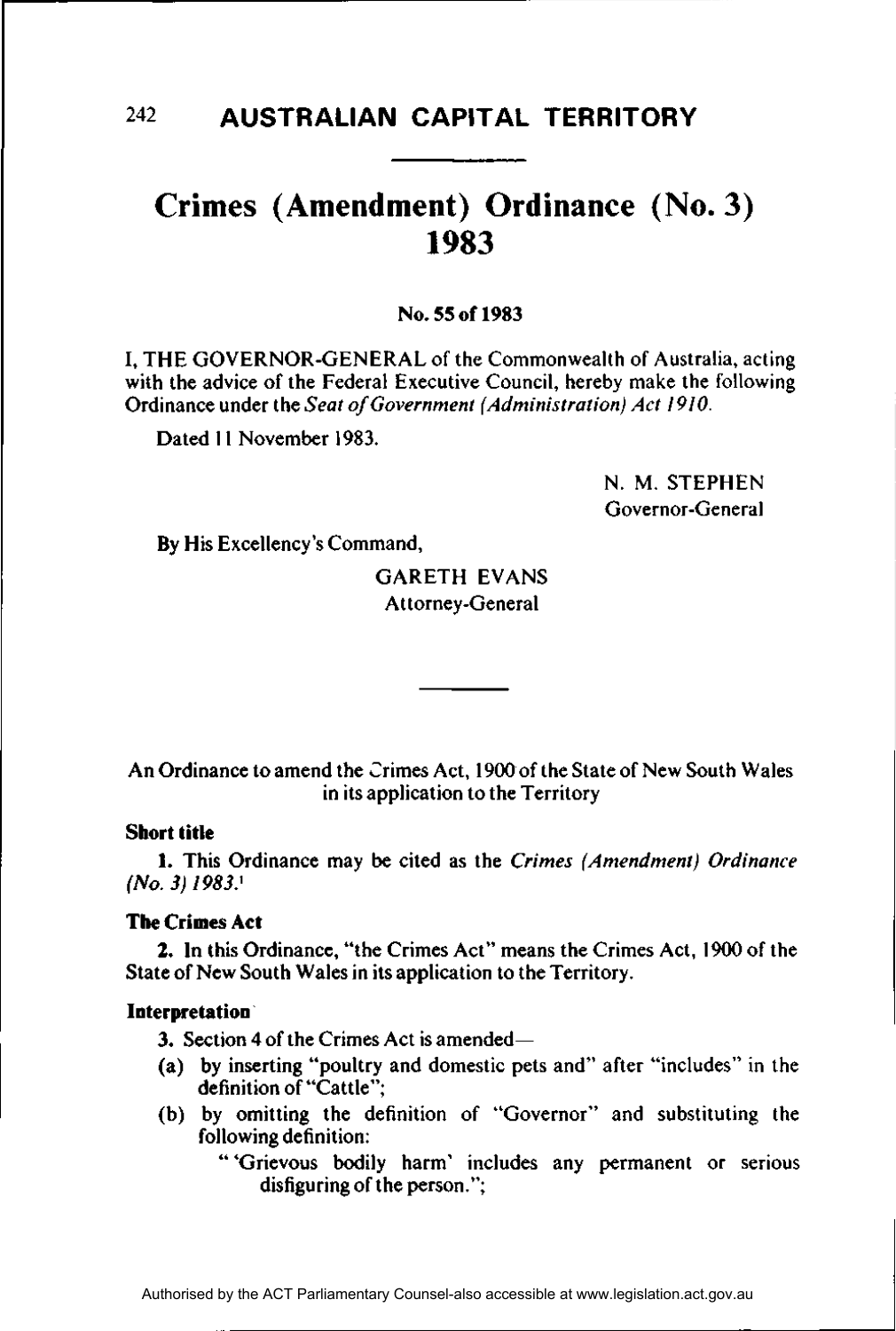- (c) by inserting after the definition of "law of the Territory" the following definition:
	- "' 'Loaded arms' means any firearm, air-gun or air-pistol that is loaded with any projectile or missile, whether or not the firearm, air-gun or air-pistol is capable of being discharged.";
- (d) by inserting after the definition of "Night" the following definition:
	- " 'Offensive weapon' and 'offensive weapon or instrument' includes an imitation or replica of an offensive weapon, or of an offensive weapon or an instrument, as the case may be.";
- (e) by omitting the definition of "Railway";
- (f) by adding at the end thereof the following definition:
	- ' 'Weapon' and 'weapon or instrument' includes an imitation or replica of a weapon, or of a weapon or an instrument, as the case may be."; and
- (g) by adding at the end thereof the following sub-section:

"(2) For the purposes of this Act, a firearm, air-gun or air-pistol that is unlawfully presented at a person shall, unless the contrary is proved, be deemed to be loaded arms.".

#### Wounding

4. Section 34 of the Crimes Act is amended by omitting "the last preceding section and "the next following section" and substituting "section 33" and "section 35", respectively.

### Repeal of section 36

5. Section 36 of the Grimes Act is repealed.

6. After section 93 of the Crimes Act the following sections are inserted:

#### Delivery of stolen goods held by dealers

"93A. (1) Where the owner of any goods that have been stolen, unlawfully obtained or unlawfully deposited, pawned, pledged, sold or exchanged makes a complaint to a Magistrate that the goods are in the possession of a dealer in second-hand goods or of any person who has advanced money upon the security of the goods, the Magistrate may—

- (a) issue a summons for the appearance of the dealer or person and for the production of the goods; and
- (b) order the dealer or person to deliver the goods to the owner upon payment by the owner of such sum (if any) and at such time as the Magistrate thinks fit.

 $\degree$ (2) A dealer or person who refuses or fails to comply with an order made under paragraph (1) (b), or who disposes of any goods after he has been notified by the owner of the goods that they were stolen, unlawfully obtained or unlaw fully deposited, shall be liable to pay to the owner of the goods the full value of the goods as determined by a Magistrate.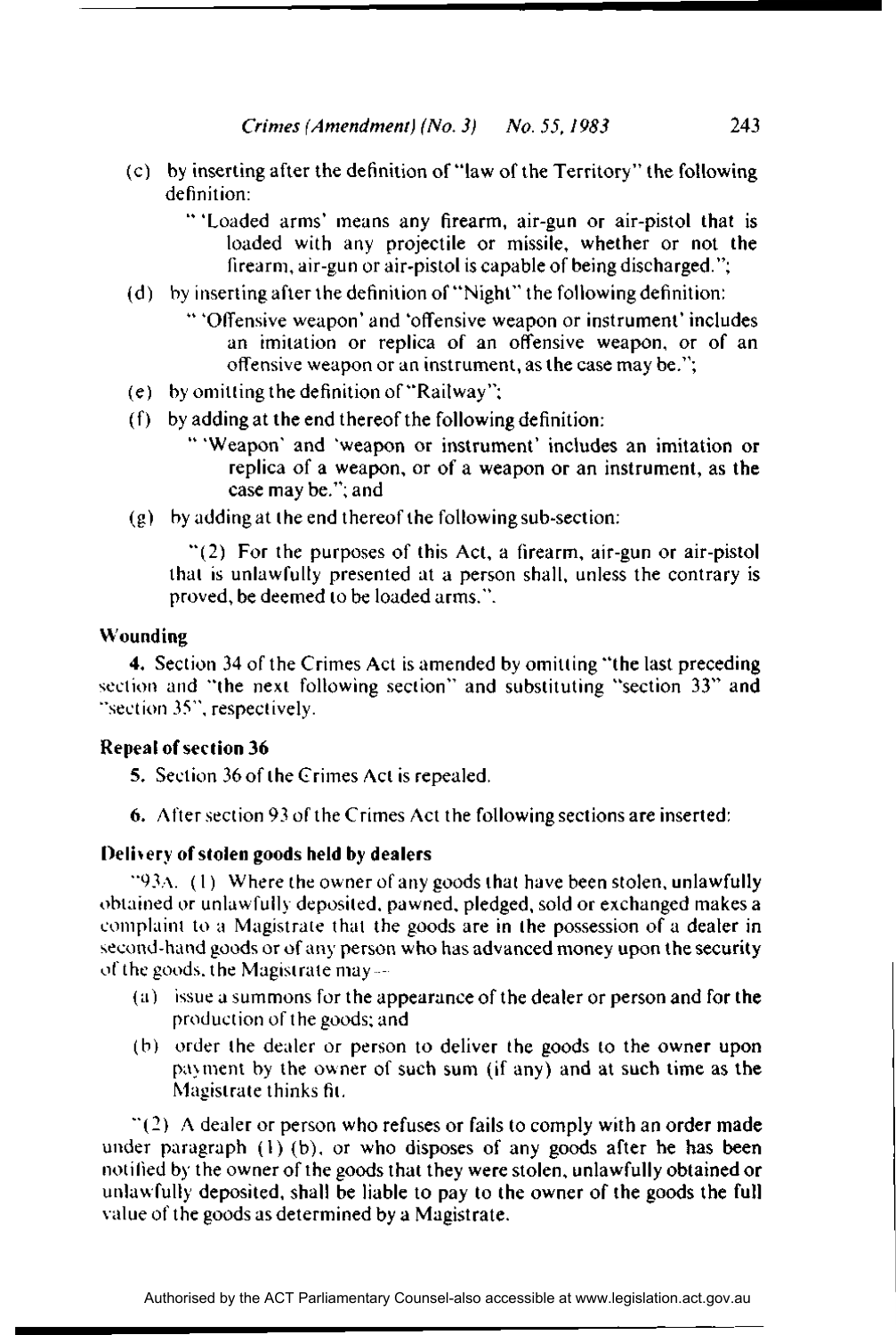### 244 *Crimes (Amendment) (No. 3) No. 55, 1983*

"(3) An order under paragraph  $(1)$  (b) shall not bar the dealer or person from recovering possession of the goods in respect of which the order is made from the owner by proceedings in a court of competent jurisdiction, being proceedings commenced within 6 months after the date on which the order is made.

### **Disposal of stolen goods, &c.**

"93B. (1) Where—

- (a) any goods are lawfully held in the custody of a member of the police force;
- (b) a person is charged with having stolen or fraudulently obtained the goods; and
- (c) the person so charged—
	- (i) cannot be found;
	- (ii) is discharged or acquitted; or
	- (iii) is convicted and the goods are not included in any indictment upon which he is so convicted,

a Magistrate may make an order for the delivery of the goods to the person who appears to be the owner of the goods or, where the owner cannot be ascertained, may make such order with respect to the goods as the Magistrate thinks just.

" $(2)$  An order under sub-section  $(1)$  shall not bar a person from recovering possession of the goods in respect of which the order is made from the person to whom the goods are delivered in pursuance of the order by proceedings in a court of competent jurisdiction, being proceedings commenced within 6 months after the date on which the order is made.

"(3) In this section, 'goods' includes a sum of money.".

7. After section 95 of the Crimes Act the following section is inserted:

#### **Robbery—threat of violence to third person**

"95A. A person who steals any chattel, money or valuable security and who, immediately before or at the time of doing so, puts or seeks to put the person from whom he so steals in fear that any other person will be there and then subjected to violence, is guilty of robbery and liable, on conviction, to imprisonment for 14 years.".

#### **Same with wounding**

**8.** Section 96 of the Crimes Act is amended by omitting "the last preceding section, and thereby" and substituting "section 95 or 95A, and in the course of committing that offence".

# **Repeal of section 104**

**9.** Section 104 of the Crimes Act is repealed.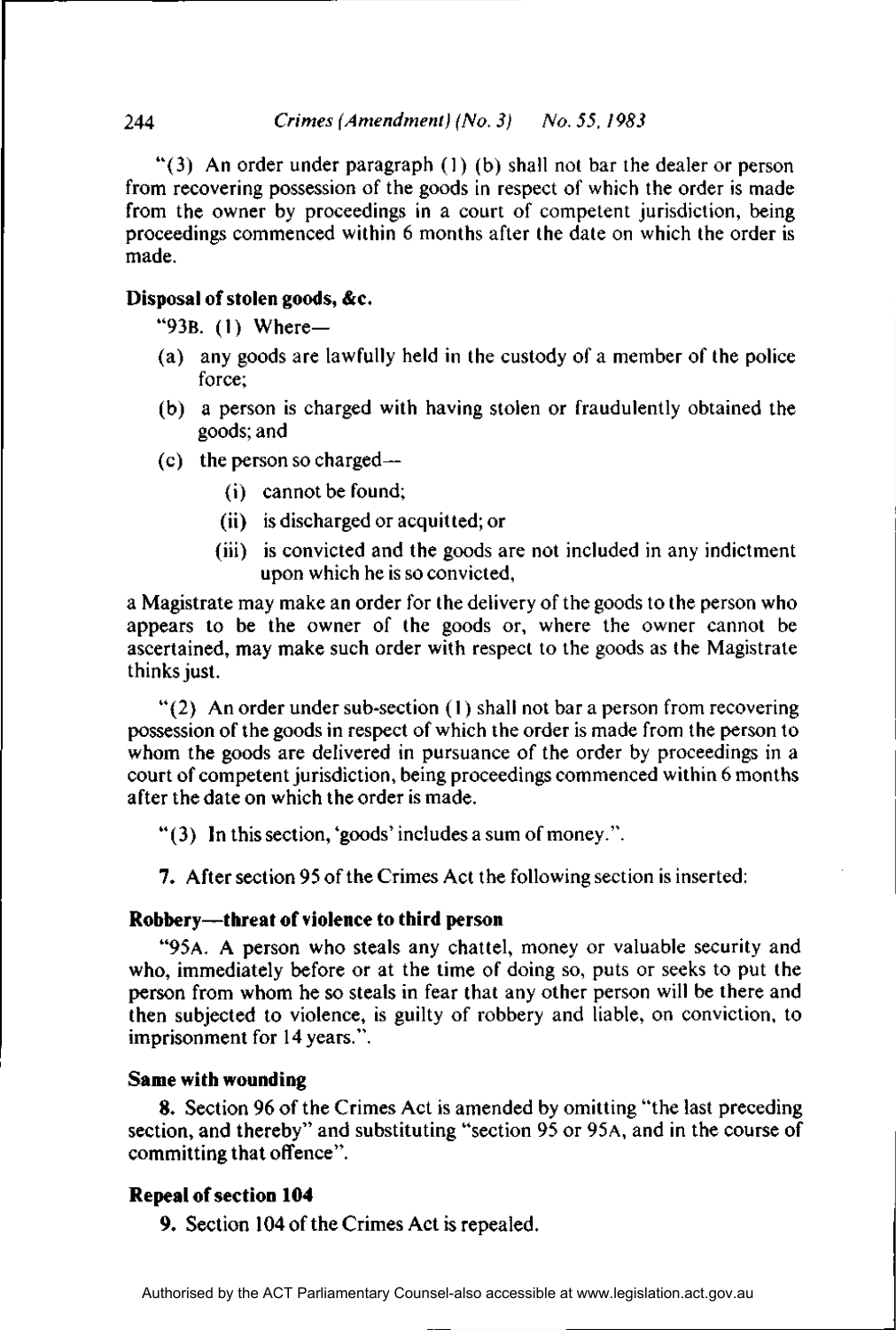#### **Being found with intent to commit an offence**

**10.** Section 114 of the Crimes Act is amended—

- (a) by omitting "at night";
- (b) by omitting "blackened," and substituting "blackened"; and
- (c) by adding at the end thereof the following sub-section:

"(2) Where a person is convicted of an offence against sub-section (I), any weapon, instrument or implement of housebreaking in the custody or possession of the person shall be forfeited.".

11. After section 178A of the Crimes Act the following sections are inserted:

#### **Valueless cheques**

"178B. (1) A person who  $\cdots$ 

- (a) obtains any chattel, money or valuable security; or
- (b) purports to pay wages or salary,

by passing a cheque that is not paid on presentation is guilty of an offence punishable, on conviction, by a fine not exceeding \$2,000 or by imprisonment for a term not exceeding 12 months.

 $\degree$ (2) It is a defence to a prosecution for an offence against sub-section (1) that the defendant

- (a) had reasonable grounds for believing that the cheque would be paid in full on presentation; and
- (b) did not have an intent to defraud.

 $\degree$ (3) In a prosecution for an offence against sub-section (1), the fact that, at the time when the cheque was drawn, there were some funds standing to the credit of the account on which the cheque was drawn is not of itself a defence.

#### **Obtaining money, &c, by deception**

"178c. (1) A person who, by any deception, dishonestly obtains for himself or any other person any money or valuable thing or any financial advantage is guilty of an offence punishable, on conviction, by imprisonment for a term not exceeding 5 years.

"(2) In this section, 'deception' means any deliberate or reckless deception by words or conduct in relation to any matter of fact or law or in relation to the intention of any person.

### **Obtaining money, &c., by false or misleading statements**

" $178D$ . A person who, with intent to obtain for himself or any other person any money or valuable thing or any financial advantage, makes or publishes, or concurs in making or publishing, any statement (whether in writing or otherwise) which he knows, or ought reasonably to know, to be false or misleading in a material particular, is guilty of an offence punishable, **on**  conviction, by imprisonment for a term not exceeding 5 years.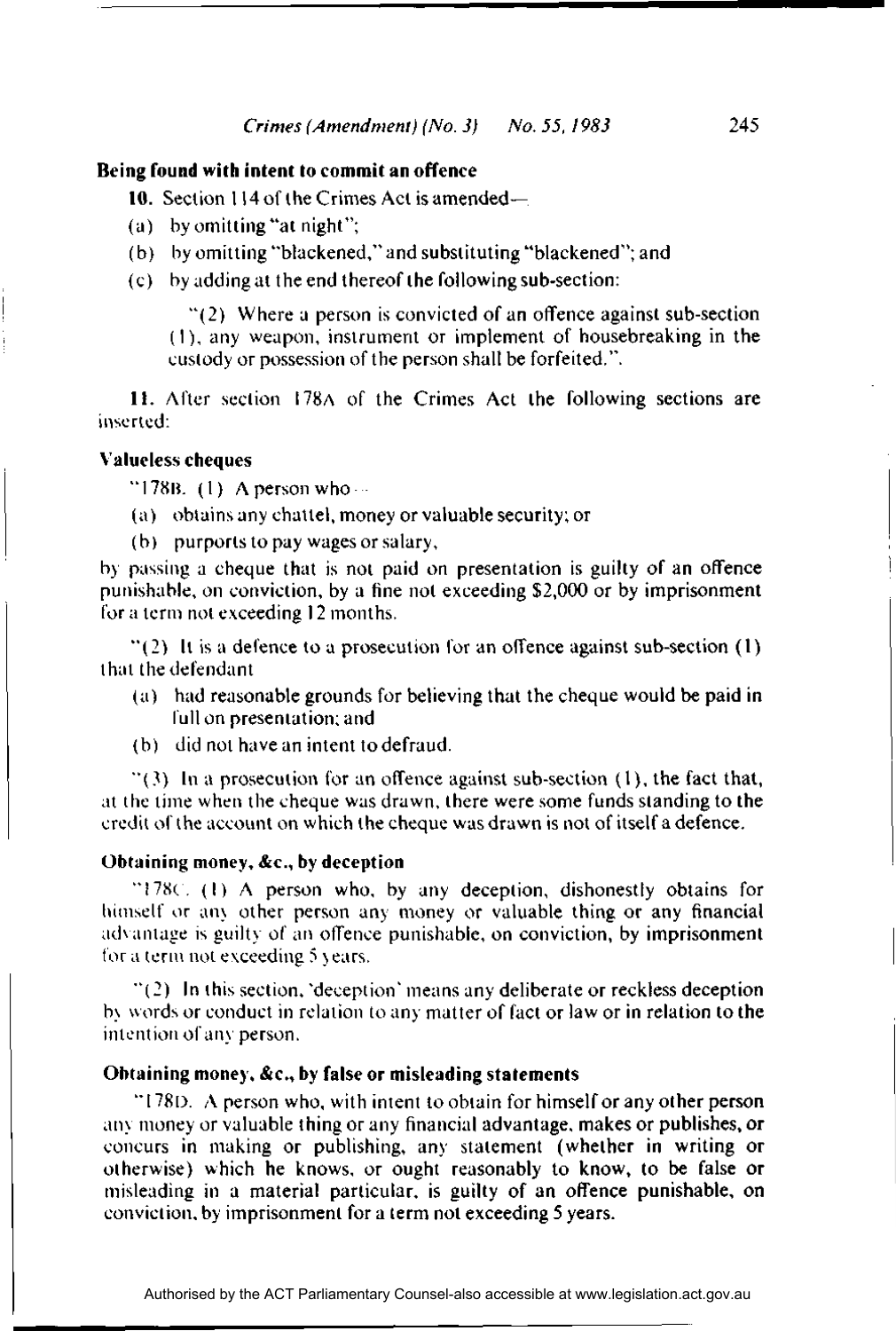### **Obtaining credit by fraud**

"178E. A person who incurs any debt or liability and who obtains credit by any false pretence or by any wilfully false promise, or both, or by any other fraud is guilty of an offence punishable, on conviction, by a fine not exceeding \$2,000 or by imprisonment for a term not exceeding 12 months.".

12. After section 349 of the Crimes Act the following sections are inserted in Part X:

#### **Seizure of forfeited articles**

"350. (1) A member of the police force may, without warrant, seize any article which is forfeited, or which he has reasonable grounds for believing is forfeited, under any law in force in the Territory and take that article before the Court of Petty Sessions.

"(2) Where any article is brought before the Court under sub-section  $(1)$ , the Court may, subject to the giving of such notice (if any) to such person (if any) as the Court directs, order that the article be condemned or returned to the person from whom it was taken.

"(3) Where a prosecution is pending in relation to an article, the Court shall not make an order under sub-section (2) in relation to the article until the prosecution is determined.

"(4) All articles condemned under sub-section (2) shall be dealt with as directed by the Attorney-General and, pending his direction, may be detained in such custody as the Court of Petty Sessions directs.

#### **Detention of drunken persons**

"351. (1) A person who is found drunk in a public place and who is---

- (a) behaving in a disorderly manner;
- (b) behaving in a manner likely to cause injury to himself or another person or damage to any property; or
- (c) incapacitated, due to his being drunk, and in need of physical protection,

may be taken into custody by a member of the police force and detained until he ceases to be drunk or until the expiration of the period of 8 hours after he is so taken into custody, whichever first occurs.

"(2) A member of the police force may search a person who is taken into custody under sub-section (1) and may take possession of any personal belongings found in the possession of the person.

"(3) A person is entitled to the return of any personal belongings taken from him under sub-section (2) when he ceases to be detained under this section.".

Authorised by the ACT Parliamentary Counsel-also accessible at www.legislation.act.gov.au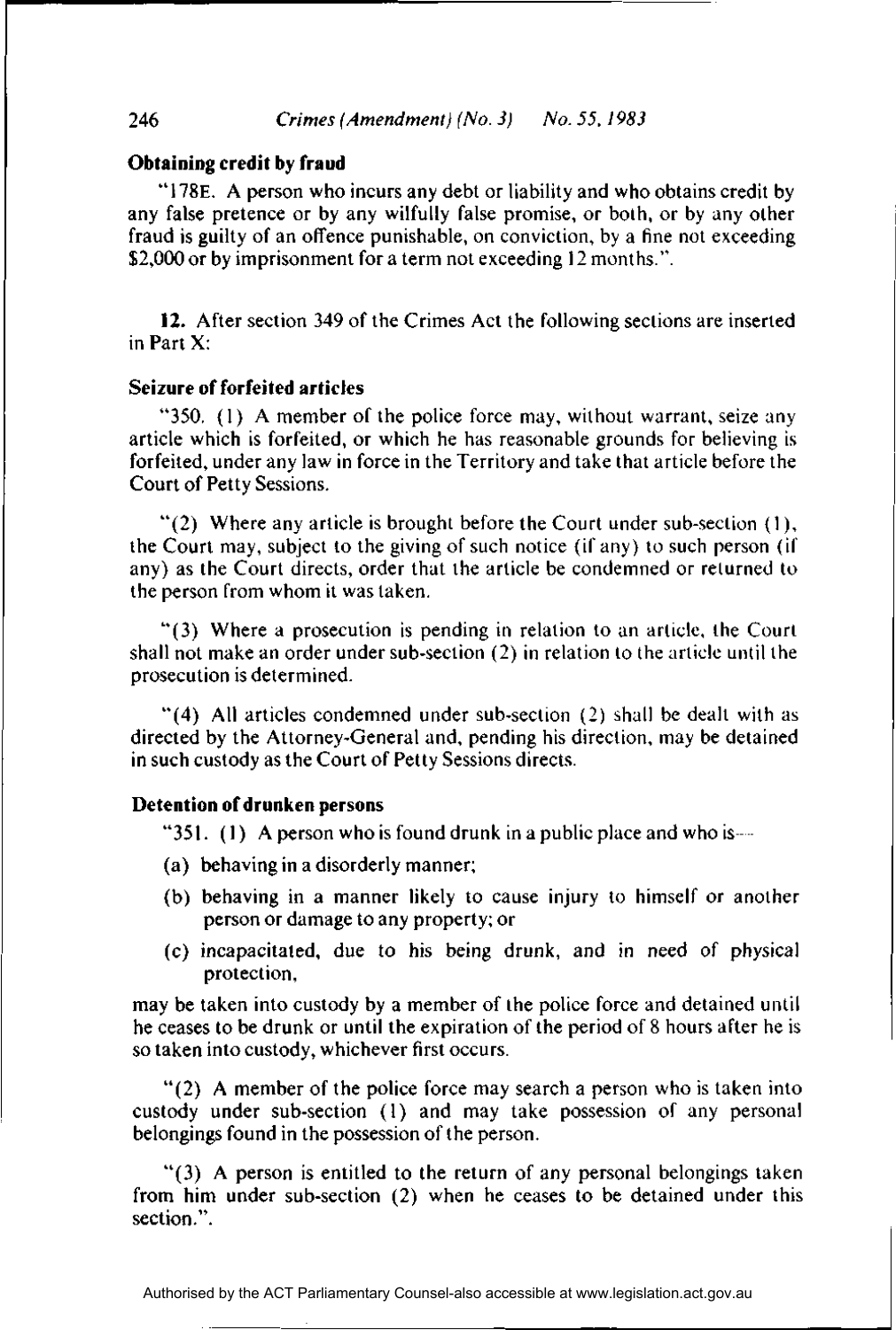13. After section 353A of the Crimes Act the following section is inserted:

## Escape **and harbouring**

"354. (1) A person who is lawfully held in custody (other than a person taken into custody and detained under section 351) shall not, at any time when he is so held, break or escape out of that custody.

"(2) A person shall not knowingly harbour any person who has broken or escaped out of custody in contravention of sub-section (1).

Penalty: \$5,000 or imprisonment for 2 years.".

#### **Repeal of section 421**

**14.** Section 421 of the Crimes Act is repealed.

15. After section 429 of the Crimes Act the following section is inserted:

#### **Sentences**—**imprisonment and fines**

"430. Where a person is convicted of an offence against a provision of this Act, the penalty for which is a fine or a term of imprisonment, the Court may, if it thinks fit, impose both penalties on the person.".

16. After section 481 of the Crimes Act the following section is inserted:

#### **Misbehaviour at public meetings**

"482. (1) A person shall not, in any premises in which a public meeting is being held, behave in a manner that disrupts, or is likely to disrupt, the meeting.

Penalty: \$1,000 or imprisonment for 6 months.

"(2) Where a person presiding at any public meeting reasonably believes that another person in the premises in which the meeting is being held is behaving in a manner that is disrupting, or is likely to disrupt, the meeting, the person so presiding may request any member of the police force who is present to remove the other person and the member of the police force may remove that other person accordingly.".

17. Section 501 of the Crimes Act is repealed and the following section substituted:

#### **Unlawfully driving, using, marking or possessing cattle**

"501. (1) A person shall not  $-$ 

- (a) without reasonable excuse, drive any cattle owned by another person from the land, or out of the herds, of that other person without the consent of that other person:
- (b) take and work or use, or take for the purpose of working or using, any cattle owned by another person without the consent of the owner, or the person lawfully in possession of, the cattle;
- (c) take any cattle owned by another person for the purpose of committing a fraud;

Authorised by the ACT Parliamentary Counsel-also accessible at www.legislation.act.gov.au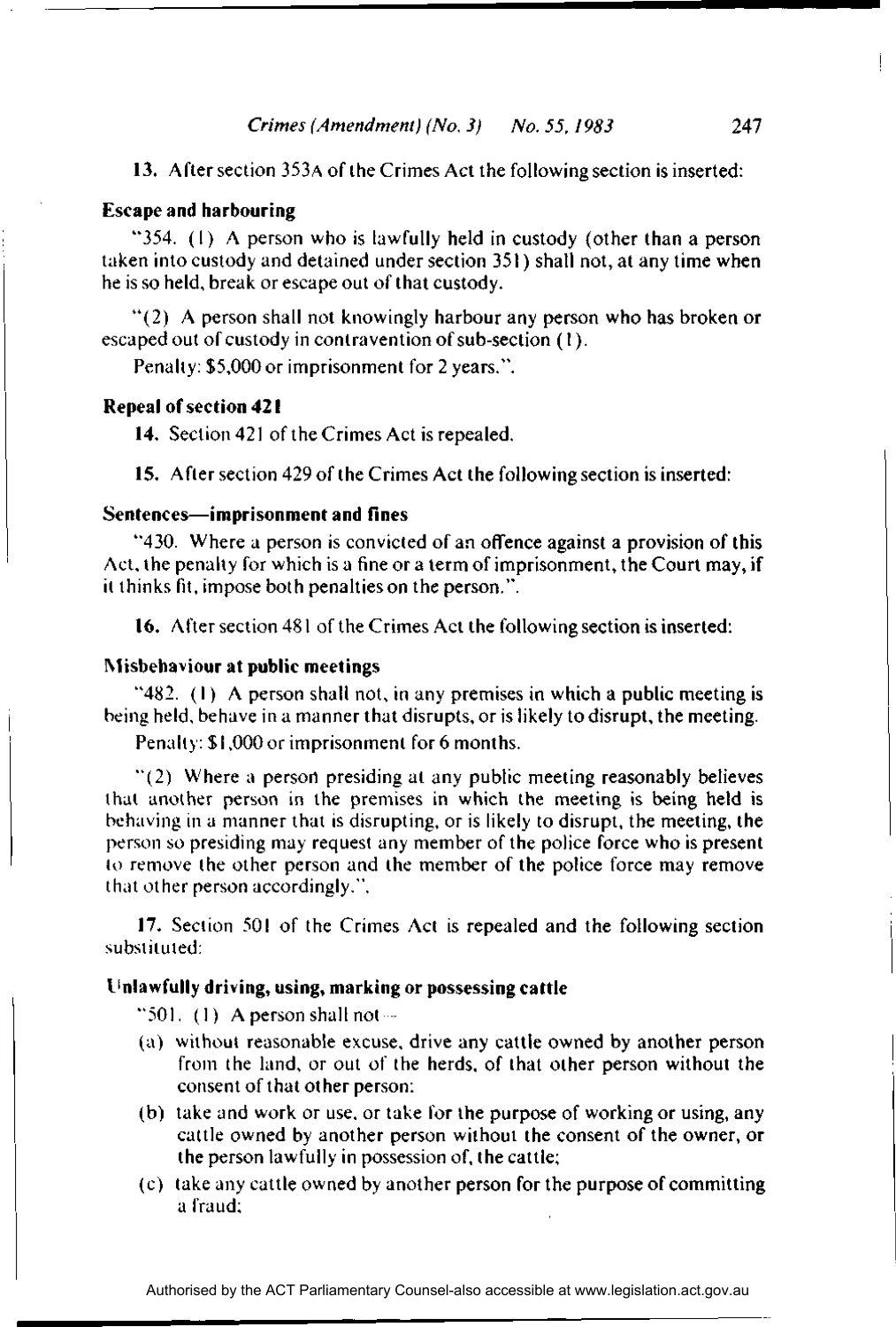- (d) fraudulently brand or ear-mark, or deface or alter the brand or ear-mark of, any cattle owned by another person; or
- (e) without reasonable excuse, have in his possession any stolen cattle or any cattle reasonably suspected of having been stolen.

"(2) A person who commits an offence against this section shall be liable, on conviction before a Magistrate, to a fine not exceeding \$2,000 or by imprisonment for a term not exceeding 12 months.".

18. After section 510 of the Crimes Act the following section is inserted:

# **Laying of poison**

"510A. A person shall not lay any poison which endangers, or is likely to endanger, the life of any domestic animal or bird.

Penalty: \$1,000 or imprisonment for 6 months.".

19. After section 527 of the Crimes Act the following section is inserted:

# **Unlawful possession**

"527A.  $(1)$  A person who-

- (a) has any goods in his custody or in the custody of another person;
- (b) has any goods in or on any premises, whether the goods are in or on those premises for his own use or for the use of another person; or
- (c) gives custody of any goods to a person who is not lawfully entitled to possession of the goods,

being goods that are reasonably suspected of having been stolen or otherwise unlawfully obtained, shall be guilty of an offence punishable, on conviction before a Magistrate, by a fine not exceeding \$1,000 or by imprisonment for a term not exceeding 6 months.

 $"(2)$  It is a defence to a prosecution for an offence against sub-section (1) if the defendant satisfies the Court that he had no reasonable grounds for suspecting that the goods in relation to which the offence is alleged to have been committed were stolen or otherwise unlawfully obtained.

"(3) Where the owner of any goods suspected of having been stolen or unlawfully obtained is not discovered before the expiration of the period of 3 months from the date of the conviction of a person for an offence under sub-section (1) in relation to those goods, the goods may be sold by public auction and the proceeds of the sale shall be paid to the Commonwealth.

"(4) Where, at any time after the expiration of the period of 3 months referred to in sub-section (3), the owner of the goods claims the goods or the proceeds of the sale of the goods by public auction, the goods shall be returned to him or, if they have been sold by public auction, an amount equal to the proceeds of the sale shall be paid to him by the Commonwealth.

"(5) In this section, 'premises' includes any building, structure, vehicle or vessel, or any place, whether built upon or otherwise, and any part of a building, structure, vehicle, vessel or place.".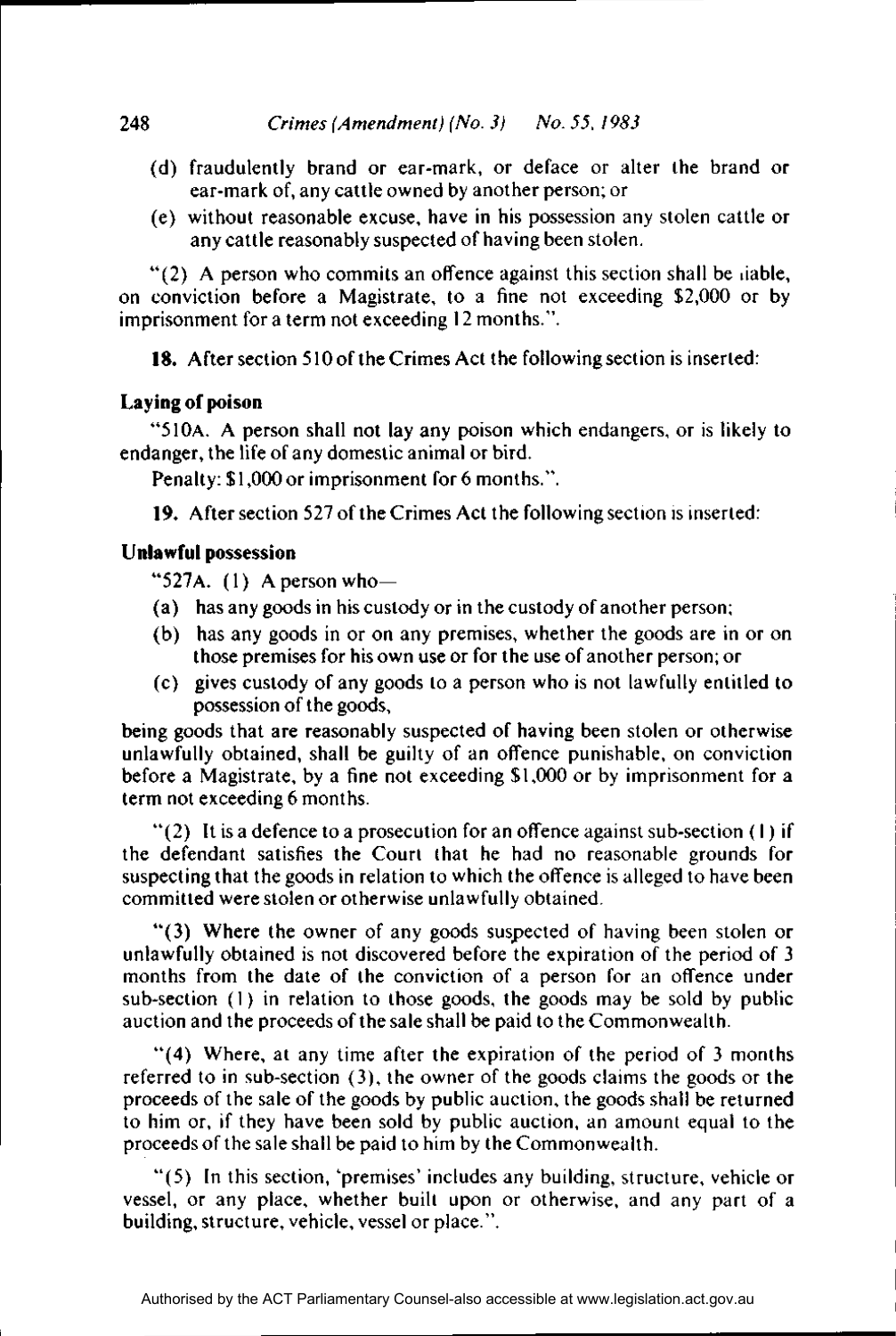20. After section 543 of the Crimes Act the following sections are inserted:

#### **Obstruction of stream, &c.**

"544. A person shall not place any obstruction in any stream, river or lake, being an obstruction that is likely to endanger the safety of any person.

Penalty: \$1,000 or imprisonment for 6 months.

#### **Entrance to cellars,** &c.

"545. The owner or occupier of any premises in or on which there is any cellar, man-hole or other similar place having an entrance that opens into, upon or near a public place shall have and maintain in good repair a rail, gate, fence or cover effectively enclosing that entrance and shall not permit that entrance to remain open for longer than is reasonably necessary.

Penalty: \$1,000 or imprisonment for 6 months.

#### **Defacing premises**

"546. (1) A person shall not—

- (a) affix a placard or paper upon any private premises; or
- (b) wilfully mark, by means of chalk, paint or any other material, any private premises,

unless the person has first obtained the consent

- (c) where the premises are occupied of the occupier or person in charge of the premises; or
- (d) where the premises are not occupied-of the owner or person in charge of the premises.

Penalty: \$1,000 or imprisonment for 6 months.

"(2) A person shall not, without lawful authority, affix a placard or paper upon, or wilfully mark, by means of chalk, paint or any other material, any public street, road, footpath, bus-shelter or other property of the Commonwealth or of an authority or body constituted by or under a law of the Commonwealth or of a Territory.

Penalty: \$1,000 or imprisonment for 6 months.

"(3) A person convicted of an offence under sub-section (1) or (2) shall be liable to pay to the owner of the premises or property in relation to which the offence was committed such amount (if any) as the Court may order as the cost of, or contribution to the cost of, any repairs or restoration of the premises or property that are necessary as a result of the action constituting the offence.

#### **Offensive behaviour**

"546A. A person shall not in, near, or within the view or hearing of a person in, a public place behave in a riotous, indecent, offensive or insulting manner.

Penalty: \$1,000.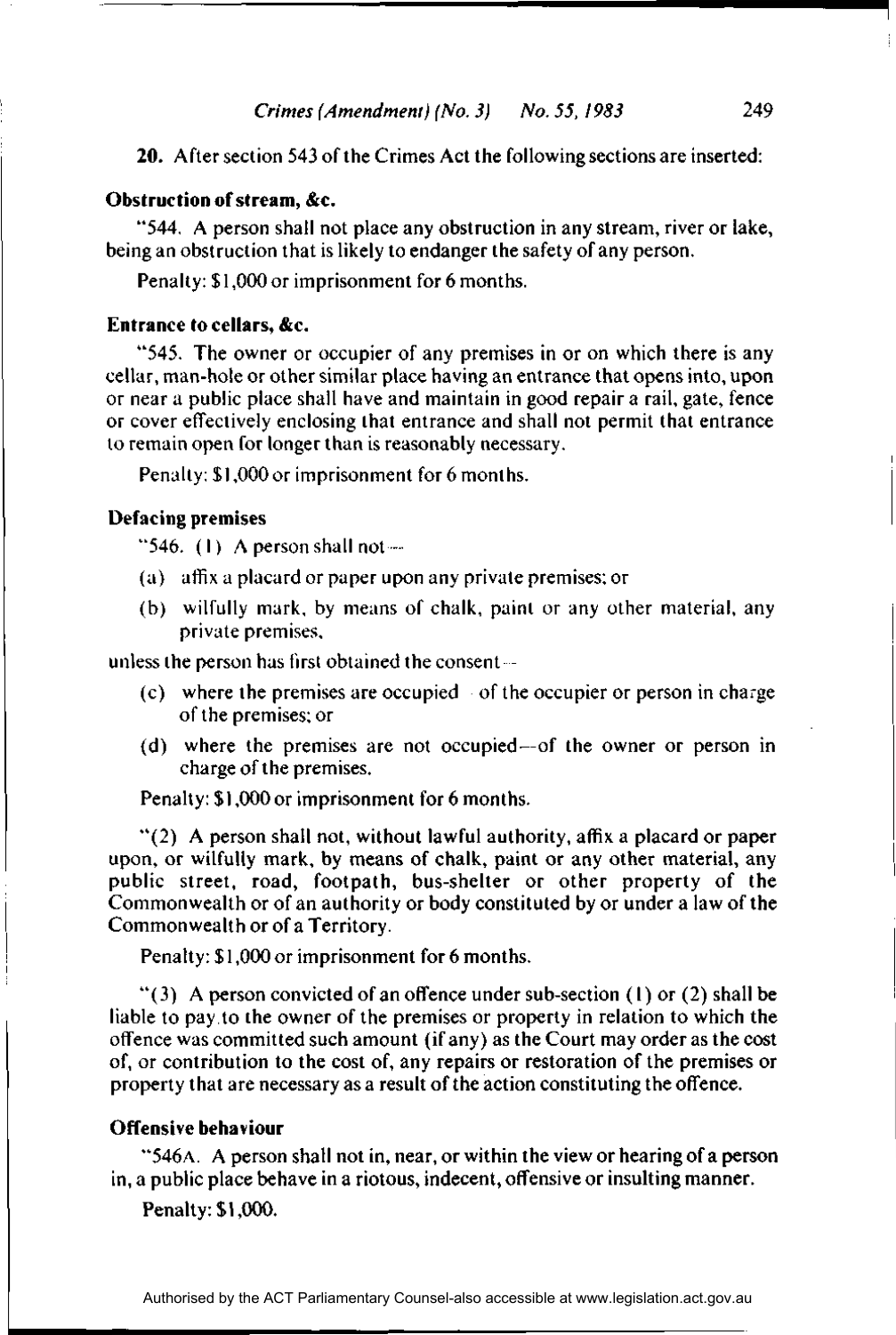#### **Indecent exposure**

"546B. A person who offends against decency by the exposure of his person in a public place, or in any place within the view of a person who is in a public place, is guilty of an offence punishable, on conviction, by a fine not exceeding \$1,000.

#### **Noise abatement directions**

"546C. (1) Where it appears to a member of the police force that offensive noise is being, or has at any time during the preceding 30 minutes been, emitted from any premises, he may—

- (a) direct the person whom he believes to be the occupier of those premises to cause the emission of the noise to cease; or
- (b) direct any person whom he believes to be making, or contributing to the making of, the noise to cease making, or contributing to the making of, the noise,

or he may give directions under both paragraphs (a) and (b).

"(2) A person to whom a direction referred to in paragraph (1) (a) is given shall not, without reasonable excuse—

- (a) fail to cause the emission from the premises of the noise in respect of which the direction was given to cease promptly; or
- (b) at any time within 6 hours after the time when the direction was given, cause, permit or allow any offensive noise to be emitted from the premises.

Penalty: \$1,000 or imprisonment for 6 months.

"(3) A person to whom a direction referred to in paragraph (1) (b) is given shall not, without reasonable excuse—

- (a) fail to promptly cease making, or contributing to the making of, the noise in respect of which the direction was given; or
- (b) at any time within 6 hours after the time when the direction was given, make, or contribute to the making of, any offensive noise emitted from the premises.

Penalty: \$1,000 or imprisonment for 6 months.

"(4) A person shall not be convicted of an offence under this section unless the prosecution establishes that the noise to which the alleged offence relates was an offensive noise.

" $(5)$  In this section —

- 'offensive noise' means noise that, by reason of its level or nature, or the time at which it is made, or any other circumstances, is likely to be harmful or offensive to, or to interfere unreasonably with the comfort or repose of, persons who are—
	- (a) where the noise is made in premises other than a public place—outside the premises; or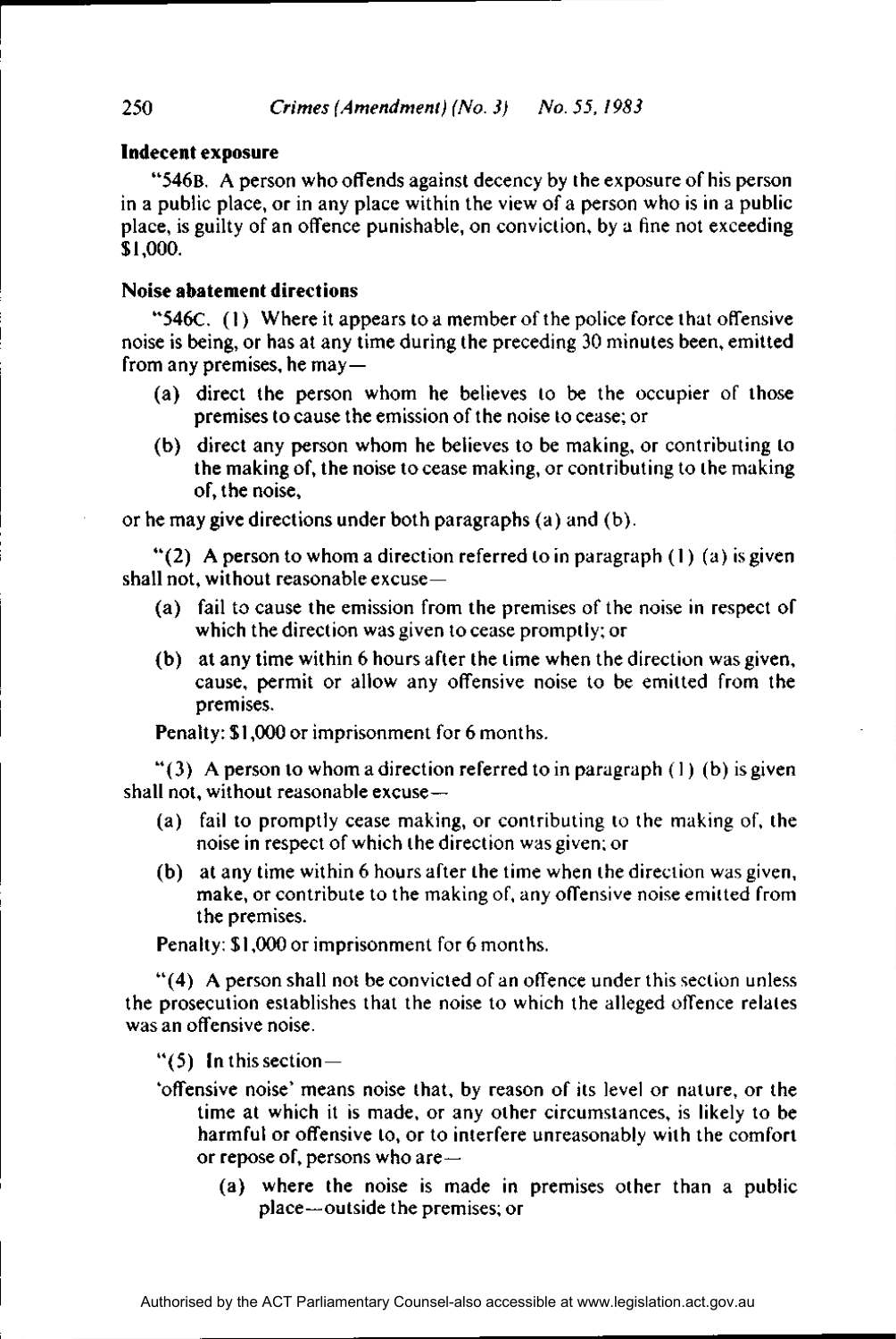(b) where the noise is made in premises that are a public place—within or outside the premises;

'premises' include any place, vehicle or vessel.".

# **Repeal of section 576**

**21.** Section 576 of the Crimes Act is repealed.

### **Fifth Schedule**

**22.** The Fifth Schedule to the Crimes Act is repealed.

# **Further amendments**

**23. (1)** The heading to Part X of the Crimes Act is omitted and the following heading substituted:

# "APPREHENSION, DETENTION AND DISCHARGE OF CERTAIN PERSONS AND SEARCH AND SEIZURE PROVISIONS.".

(2) The heading to Part XIV of the Crimes Act is omitted and the following heading substituted:

# "OFFENCES PUNISHABLE SUMMARILY AND SUMMARY PROCEDURE GENERALLY".

(3) A provision of the Crimes Act specified in Column 1 of the Schedule is amended as set out in Column 2 of the Schedule.

# **Abolition of common law offences**

**24.** The common law offences of publicly exposing the naked person and of breaking out and escaping from confinement are abolished.

Authorised by the ACT Parliamentary Counsel-also accessible at www.legislation.act.gov.au